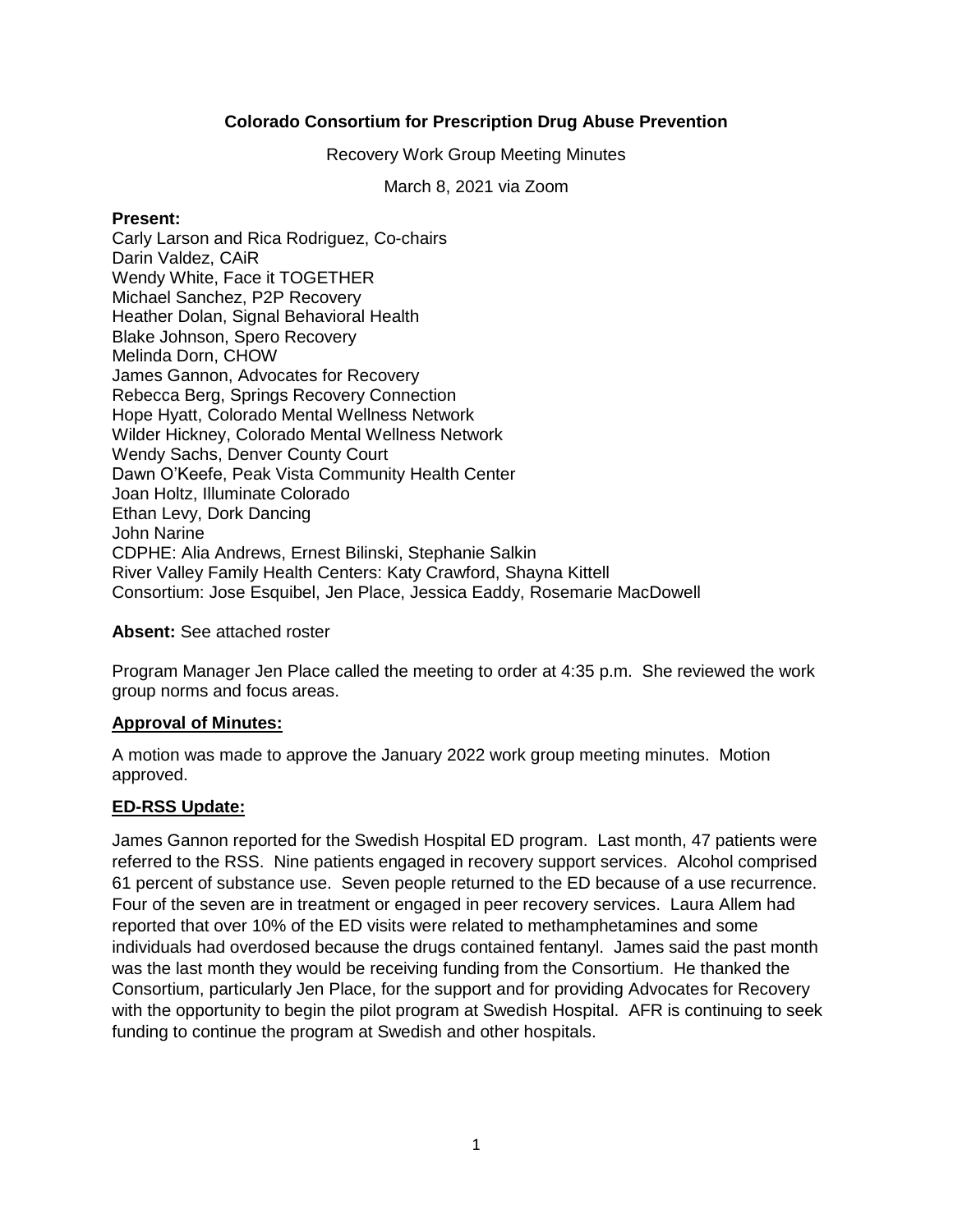# **Public Relations:**

Carly and Rica are seeking administrative support for the Recovery Ready Colorado Facebook page, as they are unable to manage the amount of work required. Shayna Kittell and Katy Crawford may be able to assist with event postings.

A discussion was held about recovery-related resources, including the Recovery Advocacy Project and an effort by Melinda Dorn to list all recovery-related services available in Colorado. The listing could be posted on the Recovery Work Group web and Facebook pages. Keeping such a list current would require a lot of work. Carly recommended just posting referral links to other listings that are already in existence.

Jen said she would follow up with Melinda regarding her recent emails pertaining to the resource list. Melinda indicated that organizations interested in having their peer recovery services listed should contact [garrett@recoveryvoices.com](mailto:garrett@recoveryvoices.com) or [aaron@recoveryvoices.com](mailto:aaron@recoveryvoices.com)

The Colorado Mental Wellness Network also has a resource directory on their website [www.coloradosupport.org](http://www.coloradosupport.org/) but it needs to be updated. Wilder Hickney offered to add organizations to the directory. Contact: [wilder@cmwn.org](mailto:wilder@cmwn.org)

Rebecca Berg, Springs Recovery Connection, said they have a resource listing focused on Colorado Springs resources: [https://srchope.org/resources/.](https://srchope.org/resources/)

Alia Andrews and Stephanie Salkin said OBH has a resource list currently in development, which will include a directory of providers. They would like to include non-conventional contacts and other services.

# **RCO/ROSC Support:**

John Narine reported that Lindsey Simbeye is in the process of providing final updates to the Recovery Ready Toolkit. Members of the Recovery Work Group will be providing toolkit feedback once the updates are completed.

Jose Esquibel will be meeting with the School of Public Health to introduce them to the toolkit. The school might be able to integrate the toolkit into the work they are doing with employers to help with employees returning to work after treatment for a substance use disorder.

# **Data:**

Jen updated work group members regarding the OBH funding request for data that can be used to inform work group efforts. Jen has compiled a list of questions she would like to see on a comparative analysis of recovery data platforms. A copy of the list is attached to the minutes.

Darin Valdez mentioned the demographic surveys his organization uses for their activities and the challenges encountered in obtaining information. Work group members discussed current data platforms, how to establish a standardized platform, and how data could be useful for informing future work and policy recommendations.

# **Formalization of the Field:**

Colorado Peer & Family Specialist testing/application/renewal fees will soon be reimbursed through OBH (until September 22, 2022). Receipts that are eligible for reimbursement should be dated September 2019 or later. Contact Victor King with questions: [vking@mhpcolorado.org](mailto:vking@mhpcolorado.org)